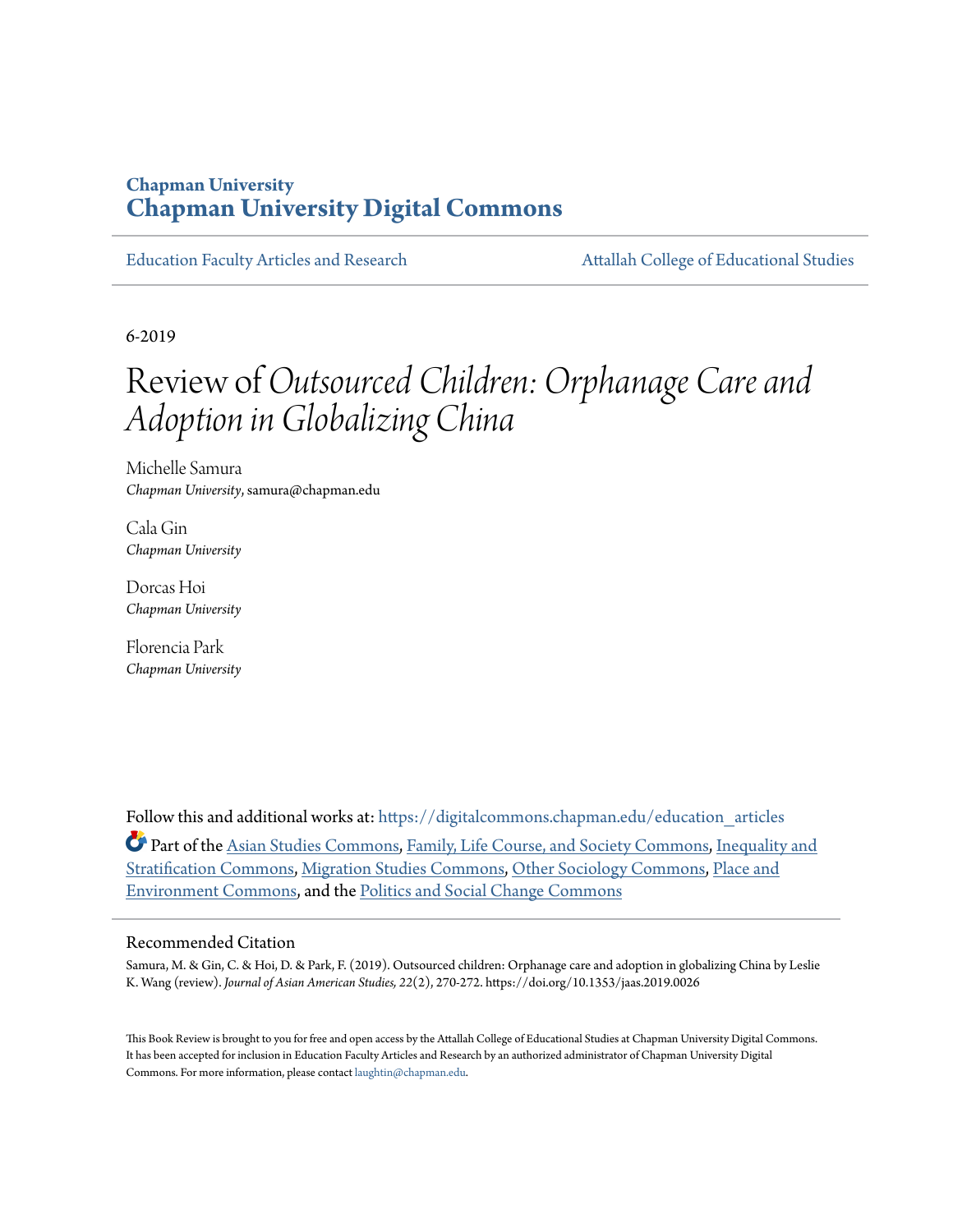## Review of*Outsourced Children: Orphanage Care and Adoption in Globalizing China*

### **Comments**

This book review was originally published in Journal of Asian American Studies, volume 22, issue 2, in 2019. The definitive publisher-authenticated version is available online at [DOI: 10.1353/jaas.2019.0026.](https://doi.org/10.1353/jaas.2019.0026)

### **Copyright**

Johns Hopkins University Press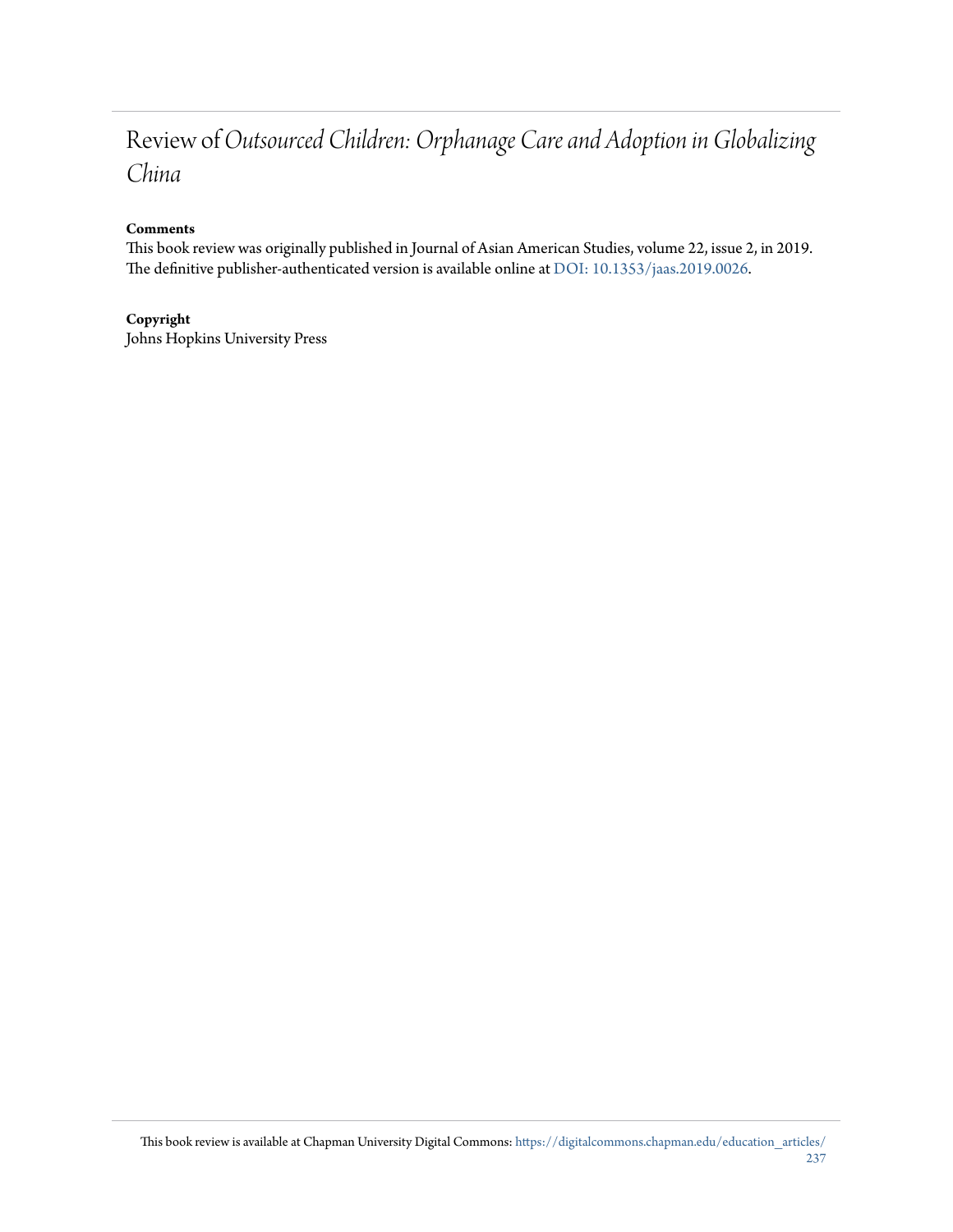*Outsourced Children: Orphanage Care and Adoption in Globalizing China*, by Leslie K. Wang. Stanford, Calif.: Stanford University Press, 2016. 208 pp. From \$24.95. Cloth ISBN: 9780804799010. Paper ISBN: 9781503600119. Digital ISBN: 9781503600126.

As a leading source of international adoptees, China has drastically shaped the social, political, and cultural landscape of many countries for more than two decades. According to the U.S. Department of State, since 1999 families in the United States alone have adopted over eighty thousand children from China. In *Outsourced Children: Orphanage Care and Adoption in Globalizing China*, sociologist Leslie K. Wang unpacks the complex sociopolitical and economic dynamics at play in the seemingly simple process of adopting a child. Through in-depth ethnographic observations coupled with historical and policy analysis, Wang deftly analyzes a myriad of issues underlying fluctuations in Chinese adoption and examines China's international adoption system as a means of globalization through "outsourced intimacy." Coined by Wang, "outsourced intimacy" refers to "the process by which the Chinese state has outsourced the care of locally devalued children to Westerners who, using their own resources, remake them into global citizens" (4). Wang illustrates how this global exchange involves complicated power dynamics between the United States and China, within China itself, and among Chinese state-run orphanages and Western non-governmental organizations (NGOs).

In the first three chapters, Wang discusses how the outsourced intimacy of abandoned children came to be an incremental part of China's globalization efforts and an exercise of soft power. Wang applies a social Darwinist ideology to describe the desire for "high quality," or *suzhi gao*, citizens to represent the country's global image. Limited resources are invested in those who are the "fittest" in body, mind, and skills to carry the economic and political ambitions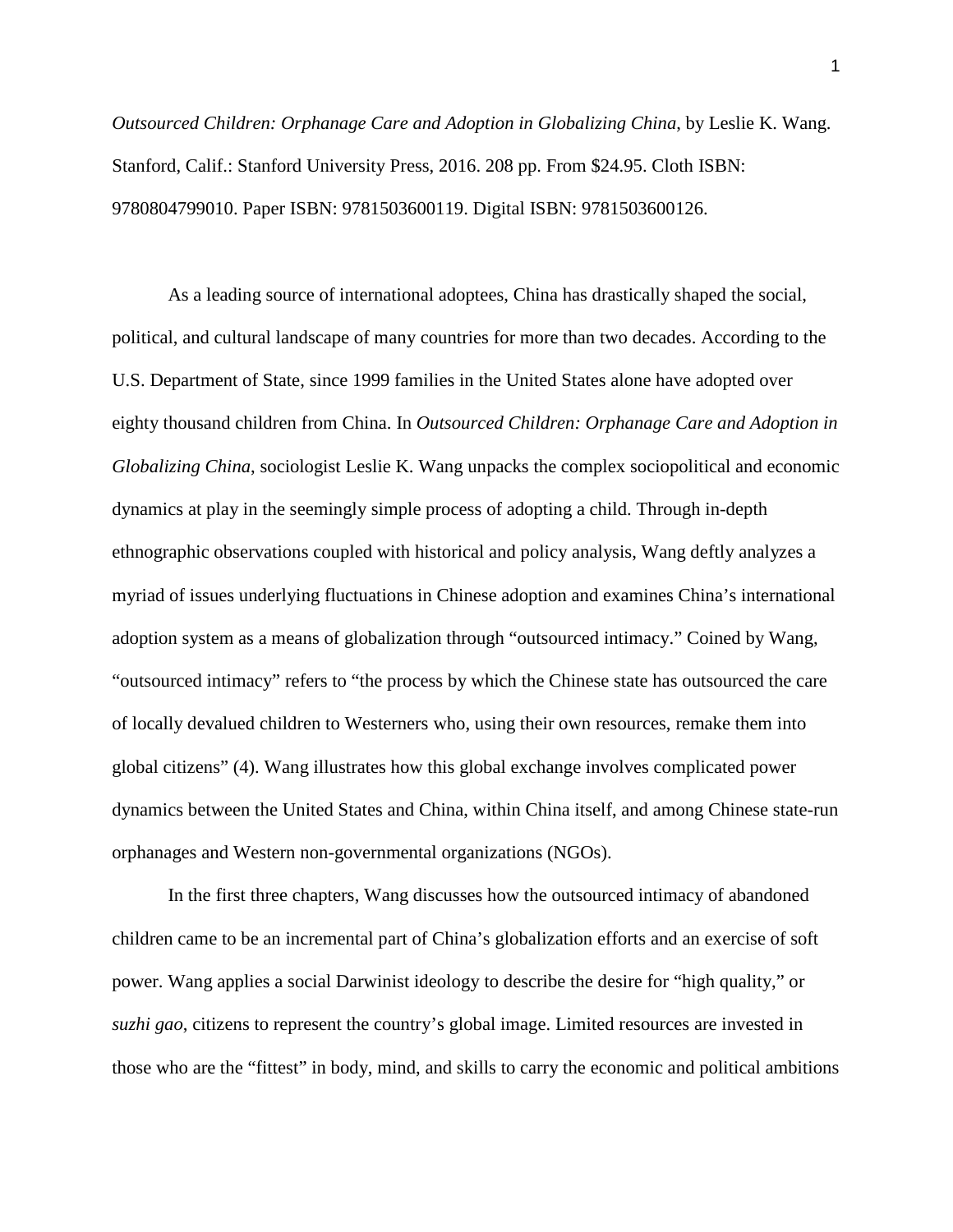of the country, as evidenced by the one-child policy. Driven by desire for labor power, strength, and prestige, China's goals of modernization and economic prosperity have resulted in the discrimination of females and youth with special needs due to socially constructed norms of worthiness and utility. By outsourcing the care of these vulnerable populations, China's adoption policies have ensured that orphans are adopted into select families who will rear "high quality" citizens. Through this transnational exchange, China uses adoptees as a means to secure the country's future, enhance China's image abroad, and fund the local child welfare system.

In chapter 4 Wang recounts her experiences with Tomorrow's Children, an evangelical Christian organization located in the Haifeng Children's Welfare Institute (CWI). In this facility, infants are transformed into desirable adoptees through Western care practices of personalized quality care. Wang focuses on the conflicts that emerged between low-paid Chinese caretakers, or *ayis*, and Western volunteers due to their differences in childcare practices. Despite the wellmeaning intentions of Western NGOs, their approaches have, at times, resulted in the inadvertent neglect of youth with special needs. In chapter 5 Wang details her experience at Helping Hands, a local grassroots organization composed of expatriate wives located in Yongping Social Welfare Institute. Wang discusses the shared intentions of short-term volunteer tourists and expatriate wives who seek to fulfill their own lives through "temporary, sometimes self-indulgent" work (116). Both organizations highlight struggles with cultural misunderstandings between the *ayis*  and Western volunteers.

Chapter 6 centers on the political, social, and economic factors contributing to the increased adoption of youth with special needs in China through the Waiting Child Program. China's changing supply of available female adoptees and America's evangelical church-based adoption movement indicate the expansion and overlap of each country's transnational influence.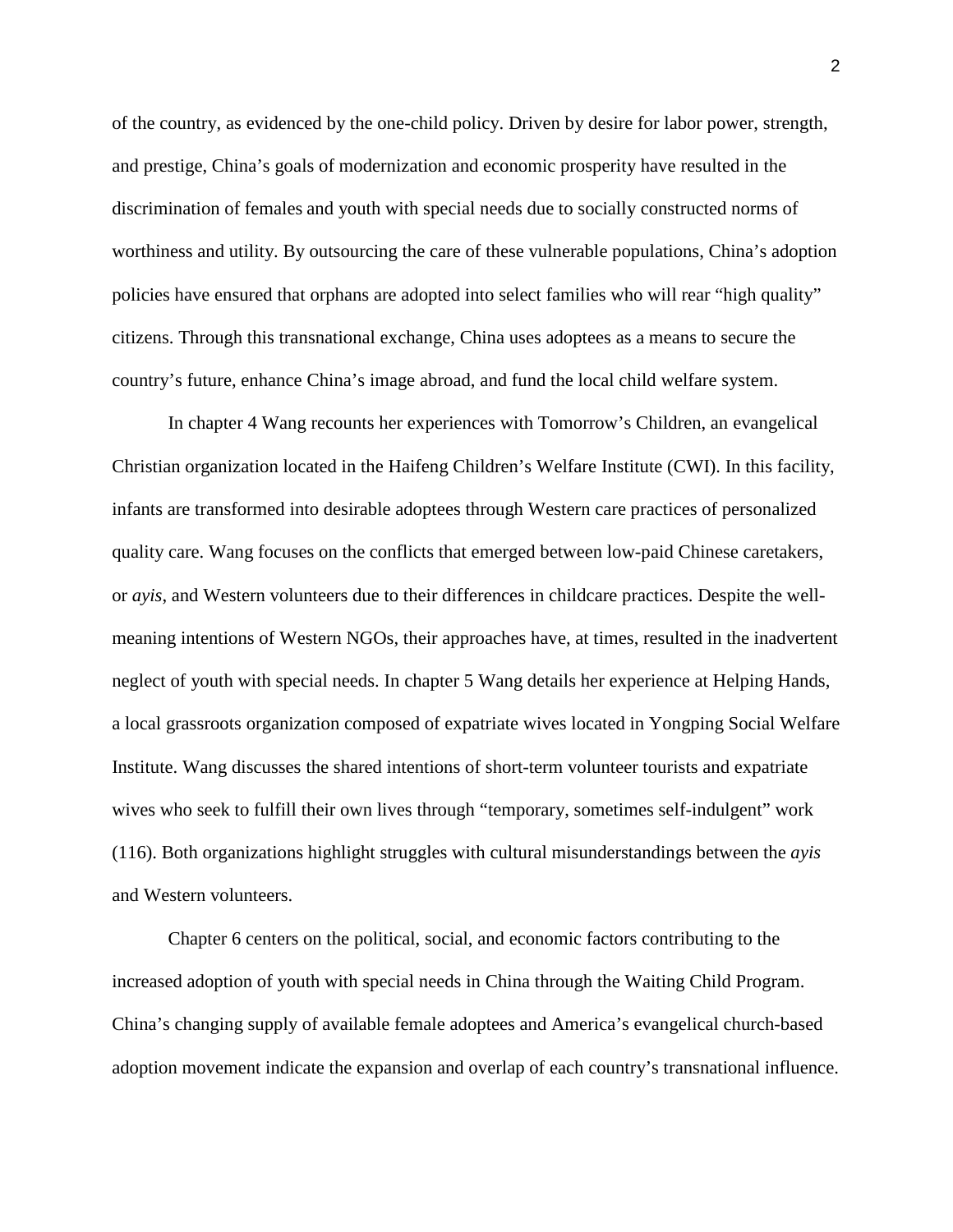At the same time, Wang suggests that the privatization of childcare by Chinese state authorities and the religious and moral motivations of American evangelicals "ignore pervasive economic disparities and cultural stigmas against disability in China" (135). While China's overall economic conditions have improved, the percentage of special needs youth put up for adoption has increased as Chinese families still find caring for children with disabilities exceedingly challenging, both economically and socially.

In challenging the "myth of the red thread" (13)—a traditional Chinese folktale adapted to portray the connection of Chinese adoptees with Western parents as predestined—Wang unearths a number of issues with which scholars in the field of Asian American Studies currently are wrestling, as well as understudied topics that warrant further attention. Through the distinct cultural narratives of the Chinese adoptees, Wang's study expands notions of the diverse identities represented in the collective "Asian American" racial identity. As many Asian Americans continue to experience uncertainty regarding their positionality in American society, how might the experiences of Chinese adoptees and the global conditions under which they were adopted impact perceptions and inform understandings of a complex and changing Asian American racial category? Further research could examine how transnational dynamics, particularly China's political and economic conditions that shift children's social value, may play a role in reshaping the demographics of the United States, adding a new dimension to Asian America.

Wang's study highlights the cultural stigmas around individuals with special needs. Interdisciplinary research at the intersection of disability studies and Asian American studies could provide much-needed insight into marginalized populations. Wang's work raises some questions for further investigation, including the following: How might the increase in the